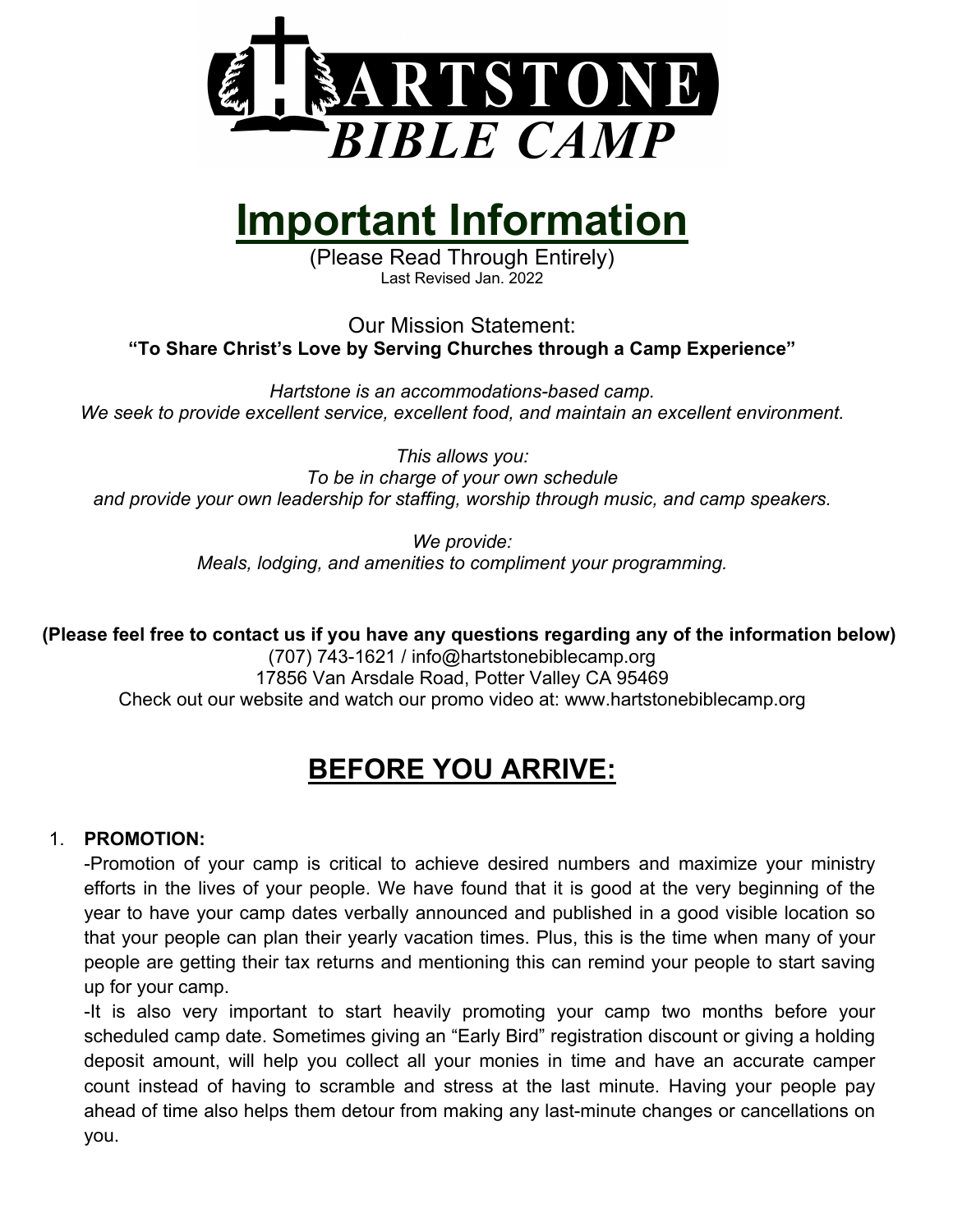# 2. **SIGNING PEOPLE UP FOR YOUR CAMP:**

**-Collecting Info:** We advise that each group leader collects the following information for their own records. (Hartstone doesn't require you to submit this but strongly encourages group leaders to collect this information) Names, Addresses, Phone Numbers, Medical Release Forms with emergency contact information for all who will be attending and a list of any campers that have any medical conditions or allergies. (To help assist you with this, a "Sample Medical Release Form" is available on our website. Feel free to edit and personalize this form to accommodate your needs).

**-Communicating Hartstone Info:** This "Important Information" document is intended to answer any potential questions the group leader and their guests will be asking. Please read through this thoroughly and pass along the pertinent information to those in your group that this will apply to.

**-Minimums:** We have a 50-paying camper minimum for reserving summer dates (Memorial Day thru Labor Day) and a 25-paying camper minimum for reserving fall and spring dates (We're closed in the winter). You are expected to pay for the minimum number of campers whether or not you have that many. Children under 5 years old are free and cannot be counted toward reaching a minimum. (To help assist you with this, a "Blank Roster Template" is available on our website. Feel free to make as many copies of this form as you need)

**-Final Payment:** The Guest Group Leader is to collect all financial payments from the individuals in your group and bring a check to make one total Final Payment to Hartstone Bible Camp that is to be given to the Camp Director before leaving on the last day of your camp. All individuals must be accounted for including the guest group leader and your staff.

**-Sleeping Accommodations:** Cabin Assignments / Tent Camping / Trailer & RV Sites, should be reserved when registering your people for your camp. Hartstone's price points are based on our hard costs and not our housing accommodations. So whether someone stays in one of our cabins or in their own Tent or Trailer/RV doesn't change the price point for our guests. It is encouraged for groups to use the cabins as leverage for registrations and or staggered price points to incentivize early sign ups.

*We have 15 Cabins* that are clean, cozy and uniquely decorated. Each has window A/C units, fan, portable heater, night light, box of tissue, fly swatter, trash can, broom, and dust pan. (A Cabins Layout Map is available on our website).

*We have 7 Trailer/RV Sites* with water and 50/30 Amp hook ups. A liquid waste cleanout station is available at departure. More Trailer/RVs are welcome to park and dry camp in any available open areas around the camp if the other 7 spots are taken.

*We have unlimited Tent Camping* available anywhere around the property that you'd like if it is in an appropriate and safe location.

# 3. **YOUTH CAMPS AND BACKGROUND CHECKS:**

*Youth Camps*: Males are not allowed in female sleeping areas. Females are not allowed in Male sleeping areas. No minors should leave the campgrounds under any conditions unless those in charge are notified. All hikers must have an adult in charge of the group. The Guest Group Leader for *YOUTH CAMPS* will need to have completed Background Checks for all adult leaders/counselors prior to arrival and will be asked to sign a confirmation of so at the arrival orientation meeting with the director.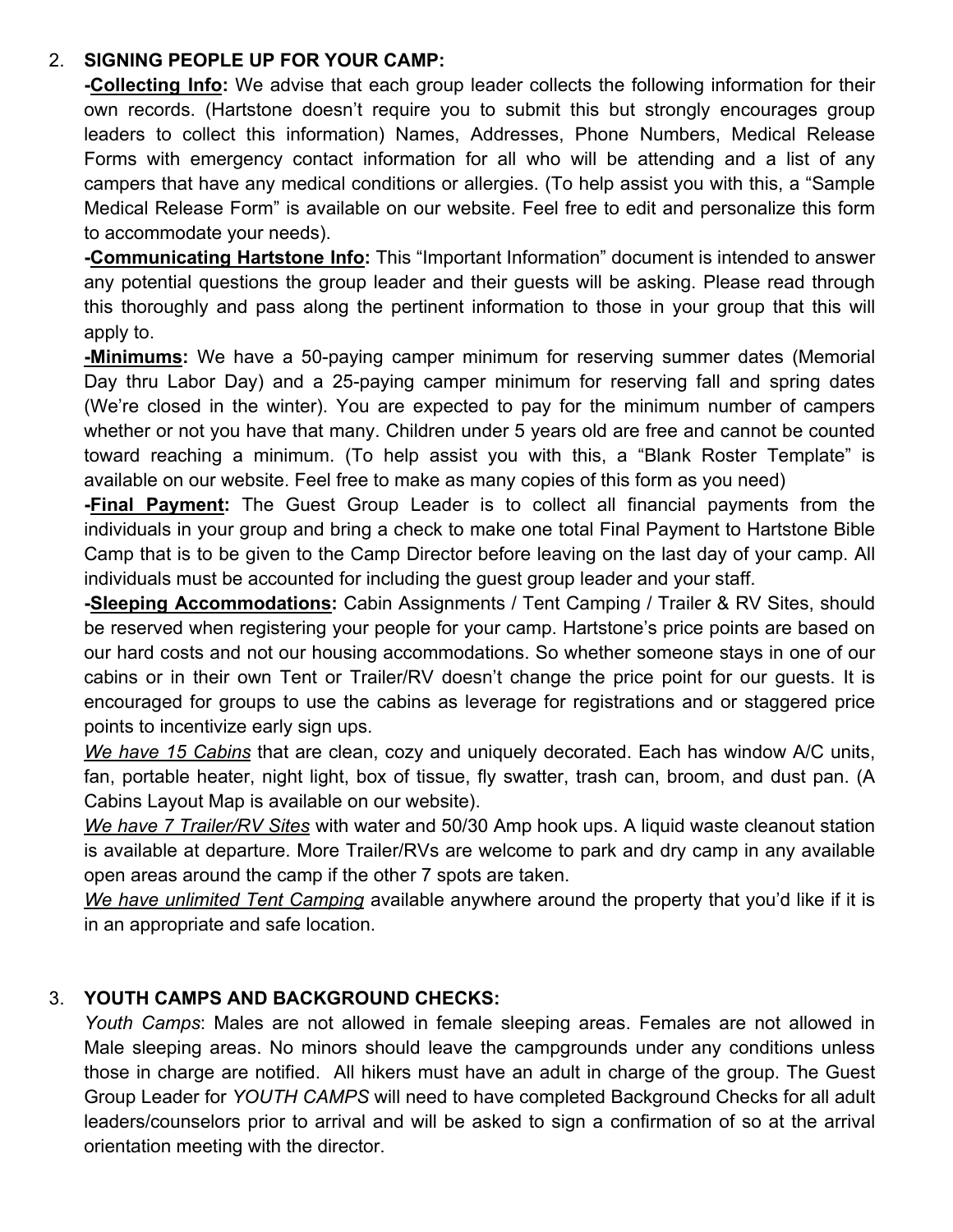# 4. **LIFEGUARDS**

The Hartstone Riverfront Beach is a wonderfully relaxing and enjoyable attraction during camp. It is our biggest safety concern as well. It is strongly suggested that each group be responsible for obtaining lifeguards that have their Lifeguard Certificate and advanced CPR, especially for *YOUTH CAMPS.* It's a good idea to at least have 1 adult or lifeguard to every 25 swimmers. **Hartstone does not provide Lifeguards.** (Absolutely NO Diving at the River)

# 5. **FIRST-AID PERSON**

You should bring your own First-Aid Kit and have a designated first-aid person to be responsible for all medical situations. All sickness, accidents and injuries must be reported to the Hartstone Director. A written record of all treatment/infirmary visits is to be maintained by the designated first-aid person. (State of California requirement) **Hartstone does not provide First-Aid Persons or First-Aid Kits but we do have an AED machine available in the Dining Hall.**

# 6. **WORSHIP THROUGH MUSIC:**

**In the Chapel:** We provide a sound system, visual projection equipment, a simple basic drum set, and a Clavinova weighted keys piano. You will need to bring your own musicians and instruments. We have a Behringer X32-channel digital mixing board in our sound booth with input jacks built into the stage. There is an optional free compatible app that your sound person can also download to their own mobile device to sync to our board. There is really no need for bass amps/guitar amps being that our BOSE system is set up to handle these. We do not have stage monitors because they are unnecessary with the new technology that our BOSE speaker system provides. We also have an A/V compatible powered pulpit, 6 Music Stands, 6 Mics, 6 Mic stands, 2 Wireless Handheld Mics, 2 Wireless over the ear headsets or chest lapel adapters for preaching, 4 Guitar/Bass stands, 6 patch cords, 6 XLR Mic Cables, 6 DI Boxes and a powered drop-down screen with a high-end projector. We also have a Blu-ray DVD player, HDMI, Apple and Chromecast Boxes set up to be compatible with your gear. It is encouraged for you to bring your own laptop computer or tablet to run your slide presentation for song lyrics, etc. We have adapter hardware to convert thunderbolt ports on Mac laptops to our HDMI connections to the projector and 3.5 mm jack ports that plug into to play music through devices like smart phones/tablets through the sound system. You can also record messages if you'd like. For lighting, we have dimmable LED house lights and dimmable stage lights.

**At Victory Circle: "Outdoor Amphitheater" & Any outside preferred meeting locations:** We have available a 10-channel portable sound system with 2 wireless hand-held mics and a 3.5 mm jack port that plugs in to play audio/music through devices like smart phones or tablets. In keeping with the peaceful and natural atmosphere of Hartstone and out of respect for our neighbors, we request moderation in the noise volume of your powered amplification of music, voices, and instruments. If applicable, please contact Hartstone Director prior to your arrival to confirm your A/V needs and questions.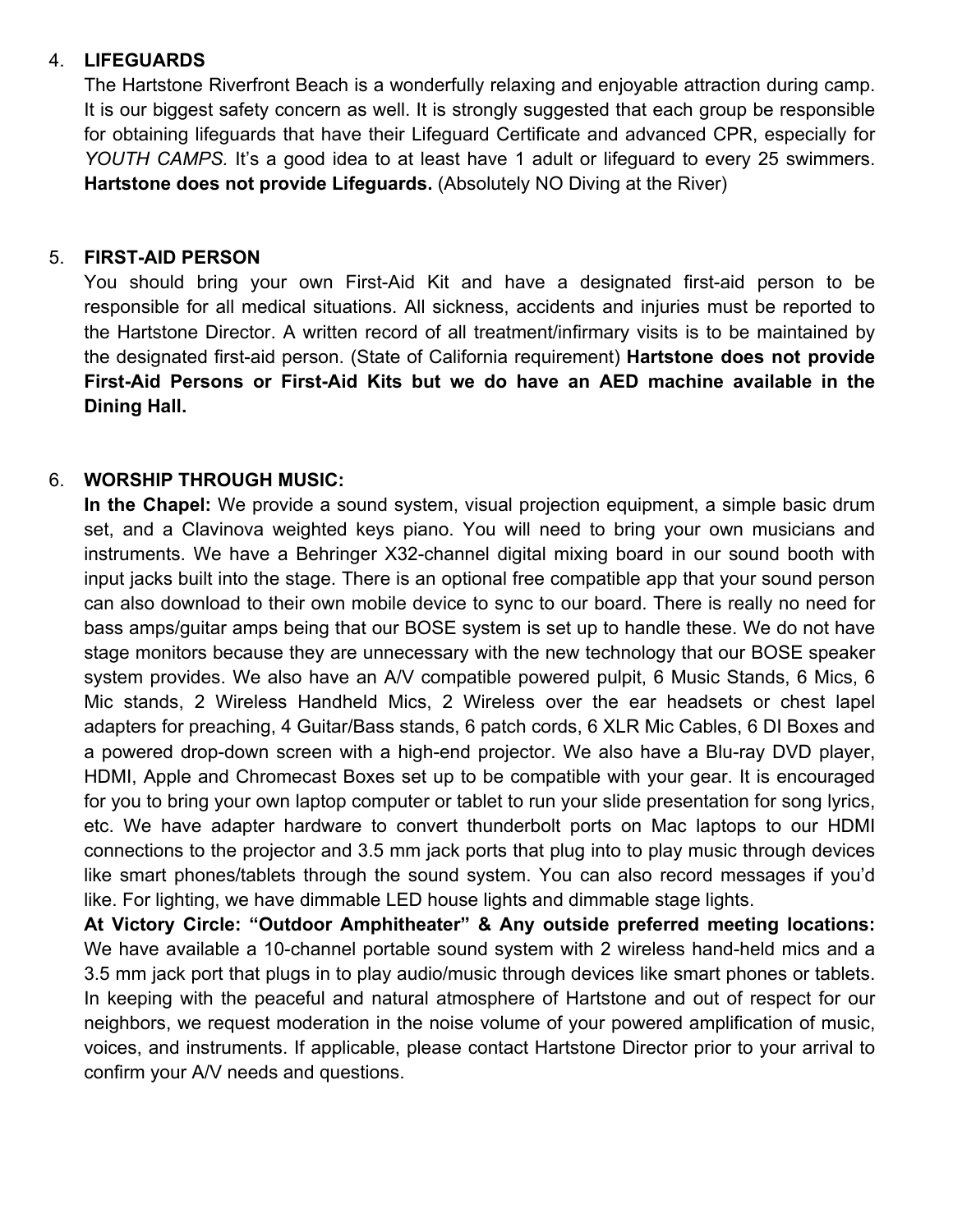#### 7. **WHAT CAMPERS SHOULD BRING:**

All beds and bunks have mattresses. Guests should bring their own bedding: sleeping bag & pillow. All cabins have window A/C units, a fan, portable heater, night light, box of tissue, fly swatter, trash can, broom, and dust pan. Also bring: toiletries, towels, flashlight, bug spray, water bottle, sun glasses, sun screen, spending money for snack shack and Hartstone merchandise. Bicycles are permitted with helmets for minors.

# 8. **WHAT CAMPERS SHOULD** *NOT* **BRING:**

NOT ALLOWED: Motorized Sport Vehicles, Fireworks, Weapons, Unnecessary Electronics, Alcoholic Beverages, or Illegal Drugs. If smoking is necessary, it should be handled discretely in the parking lot. **Pets are not allowed at Hartstone with the exception of: Licensed service dogs.**

#### 9. **DECORATIONS:**

Permission must be obtained from the Hartstone Director before putting up decorations, displays, signs or posters. All must be removed before departing.

#### 10. **ARRIVAL AND DEPARTURE TIME:**

Please have your people adhere to the arrival check in and departure check out times on your contract. Often there are other camps transitioning either in or out. When guests show up before or stay after scheduled check in/check out times, it makes it very difficult for our staff to accomplish all their tasks.

# 11. **PRE-CAMP ARRIVAL EMAIL:**

We desire for you to have a great camp or retreat. About a week and a half before your reserved dates, you will receive an email from us requesting your Itinerary/Schedule of Events, a Final Number of Campers, and which Cabins you will be using, so that we can coordinate our staff and food ordering for your program.

**Please copy and paste this below section and send to anyone in your group that has informed you of any food allergies they may have:**

Hartstone does not accommodate complicated diets. Our individual meals are beautifully diverse and normally have a starch, protein, vegetable and fruit option so those with different food preferences should be fine. People with severe allergies may want to consider bringing their own supplemental food. There is a fridge/freezer and microwave available for their use. This does not change their price point for camp unless the participant will not be eating any of Hartstone's served food and drink throughout their entire stay. Our kitchen is not a guaranteed celiac or nut free facility. We are willing to serve individuals with allergies but they MUST email our Food Service Manager kyrstyn@hartstonebiblecamp.org no later than 10 days before the start of their camp or we will not be able to accommodate their allergy. Please note that special allergy diets could incur a fee of \$5 per meal/per person.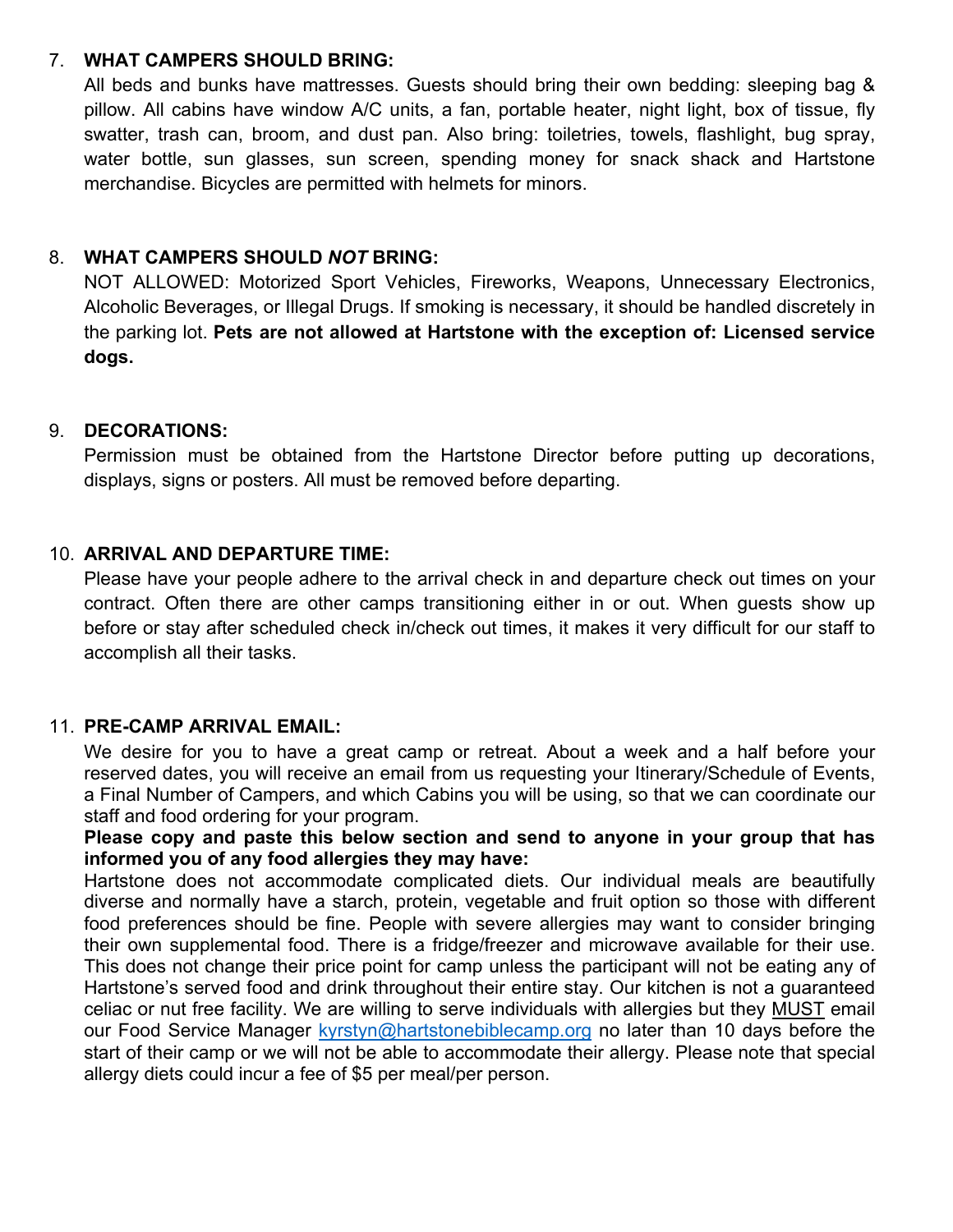# **WHEN YOU ARE HERE:**

#### 12. **ARRIVAL CHECK IN:**

Upon arrival, your camp group leader must meet with the Hartstone camp director to report final camper count, cabin assignments, review the group schedule, snack bar times, first-aid and lifeguard persons and to address any questions or special requests.

#### 13. **UNLOADING/LOADING and PARKING**

Guests are welcome to unload and load up vehicles in front of assigned cabins. It's a good idea for the guest group leader to be set up in front of the Dining Hall to check people in when they arrive and remind them of what cabin they are in. All camp vehicular traffic must drive less then 10 MPH and all vehicles should be parked in the designated parking lot. There is an exit road behind the Dining Hall but it is not wide enough for large trucks and Trailer/RVs. It is preferred for all vehicles to exit back out the same entrance road that they came in on.

#### 14. **MEAL TIMES:**

Meals will be served at 8:00am, 12:00pm, 6:00pm unless previous arrangements have been made. Please incorporate these meal times into your schedule. All guests should be on time for meals. A chow bell will be rung when it is time to eat. It is preferred to have groups meet and gather in front of the Dining Hall and have a designated person to pray and ask a blessing over the meal. There are two hand sanitizer dispensers when you first walk into the Dining Hall. There is also a hand washing sink and staff restroom in the Dining Hall but we prefer campers to use the Bath House. Please, no guests in the Hartstone kitchen (Health Department Regulation).

# 15. **HARTSTONE SNACK SHACK & MERCHANDISE:**

Normally we have the Snack Shack open in mornings before breakfast for lattes 7-8am, late afternoons 3-5pm, evenings after service/activities 8:30-10pm, and or on the day of departure 10-11am are requested. You can decide any of your times and pick whatever fits best within your schedule. Please remember to incorporate this in when you are putting together your Schedule/Itinerary. We have many items available for purchase like ice cream, espresso coffee drinks, nachos, popcorn, many different fun drink options, and candies. We also have Hartstone merchandise available, like our new Hartstone shirts that we traditionally do each year, hoodie and zipper sweatshirts, hats and beanies, water bottles/tumblers, coffee mugs, license plate frames, magnets, stickers and more. We accept Cash, Check, Credit/Debit Cards, Venmo and CashApp. Please remind your folks to bring extra spending money for these additional amenities. The Guest Group agrees that Hartstone Bible Camp shall operate the Snack Shack. No person or firm shall do any business or offer anything for sale or barter on the grounds at any time without the expressed permission granted by Hartstone Director.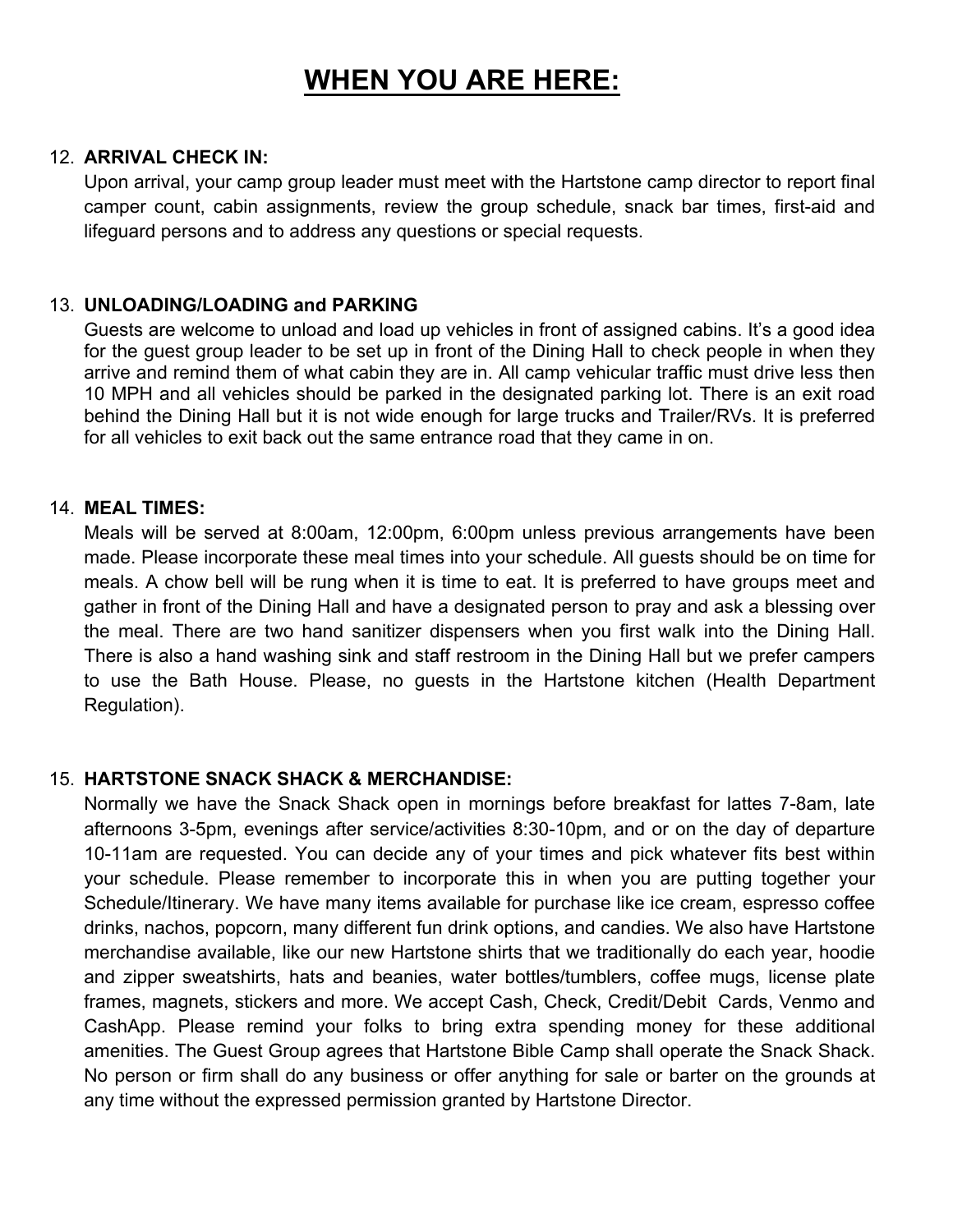#### 16. **TRASH AND RECYCLING:**

Please help us maintain Hartstone Bible Camp's natural beauty by helping your group pick up after themselves. Trash cans are located throughout the campground and the Recycling cans are located at the Snack Shack. It's always so helpful too if you can schedule your group to do a quick sweep of the property before your departure, this is so appreciated and keeps our grounds beautiful.

### 17. **EMERGENCIES:**

If there is an emergency such as an earthquake or fire, there is a siren on the Dining Hall where the alarm button can be pushed right outside the dish room. At the sound of the siren everyone is to meet at the flagpole where further instruction will be given. A full emergency plan is posted in the shadow box on the outside of the Dining Hall.

# 18. **CAMPFIRES:**

Campfires are provided by the Hartstone staff in the designated fire pit locations in the mornings and evenings. No campfires are allowed at the Hartstone Pond or Riverfront Beach swimming area.

# 19. **PHONE CALLS:**

Only AT&T Cell Service works at Hartstone. If a phone call needs to be made, brief calls can be made from the **Hartstone Kitchen Phone: (707) 743-1621.** For calls that come in for individual campers, a message will be taken by Hartstone Staff and the camper located and informed immediately.

# 20. **INTERNET AND OFFICE EQUIPMENT:**

Only AT&T Internet Service works at Hartstone. It's encouraged for campers who do not have AT&T service to find someone in their group who does and ask them to hotspot off their phone for internet. If this is not available, arrangements can be made with the Camp Director to use the Hartstone's Staff Internet. (This is only available in the Dining Hall) If you need to use a copier/printer, please ask a Hartstone staff member and they will be able to help you.

# 21. **CURFEW:**

Please observe a 10pm noise curfew for quiet hours (Mendocino County Regulations), and an 11pm curfew for lights out. This also helps us to be a good testimony and show kindness to our neighbors and your fellow campers.